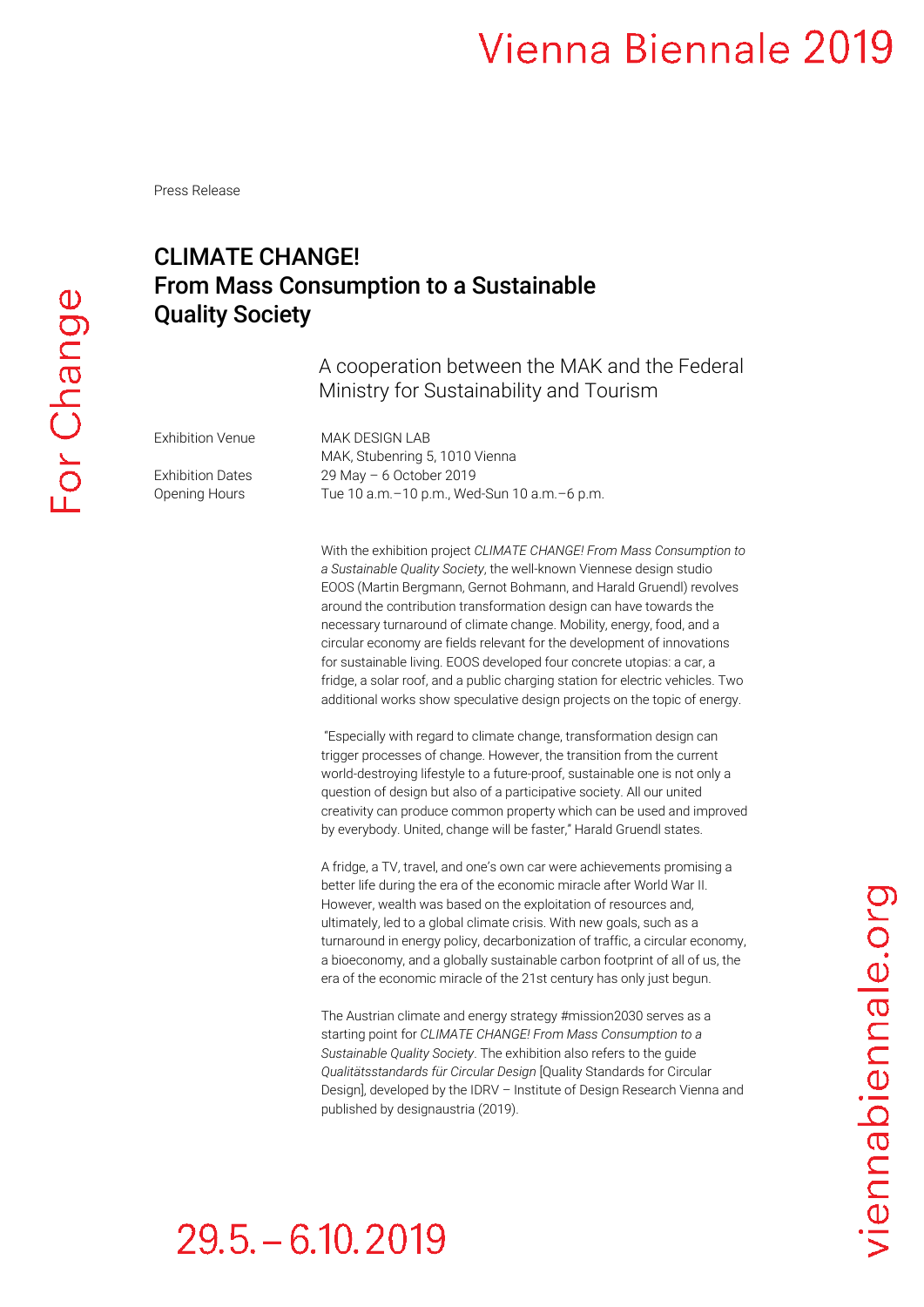Page 2

The presented works not only encourage active participation in a sustainable lifestyle but can also be viewed as pilot projects for possible working procedures and potentials of design in the future:

### SOV – Social Vehicle

Mobility is one of the main contributors to climate change. Traffic causes almost one-third of greenhouse gases in Austria. Since 1990, emissions have increased by more than 60%. Electromobility is a climate-friendly alternative we can already make use of in the form of trains or trams. Electric bikes are one of the top-selling individual electric mobility solutions. A surprising amount of 94% of all car rides are shorter than 50 km. Still, electric cars are often not bought because of their insufficient range.

The *SOV – Social Vehicle* (2018–), developed by EOOS, is a compact electronic lightweight vehicle with three seats, which can be built, improved, and repaired in small, local workshops by means of an open design license. Its production consumes only one-tenth of the resources an average medium-sized vehicle requires. The project is in an open process of development and will be developed further in a participative design workshop throughout the duration of the exhibition.

### Power Plant

By 2030, Austria wants to cover 100 % of the national overall power consumption with renewable energy sources. Decentralized photovoltaic systems are intended to play an important part in this energy turnaround.

For the *SOV*, EOOS developed a solar extension module that is folded over the roof and windshield of the vehicle and can generate electricity when the car is not in use. The *SOV* is parked in sunny passages and always positions itself—like a heliostat—towards the sun. The *Power Plant* (2019) supplies the *SOV* with enough energy for daily trips in the city.

In the exhibition, square fields of 1x1 m visualize the electricity production of a solar panel of 100 kWh/year. Current electricity consumption per household and capita but also the electricity consumption and production of the design projects developed by EOOS become tangible through the respective amount of square meters of solar panels. Based on solar power, an understanding of the abstract topic of renewable energy is created.

### Citizen Socket

A lack of infrastructure for charging electromobiles is slowing down the transition to mobility free of oil and gas. *Citizen Socket* (2019) is a design project based on the topic of "digital and smart energy" of the climate and

# viennabiennale.org

# $29.5 - 6.10.2019$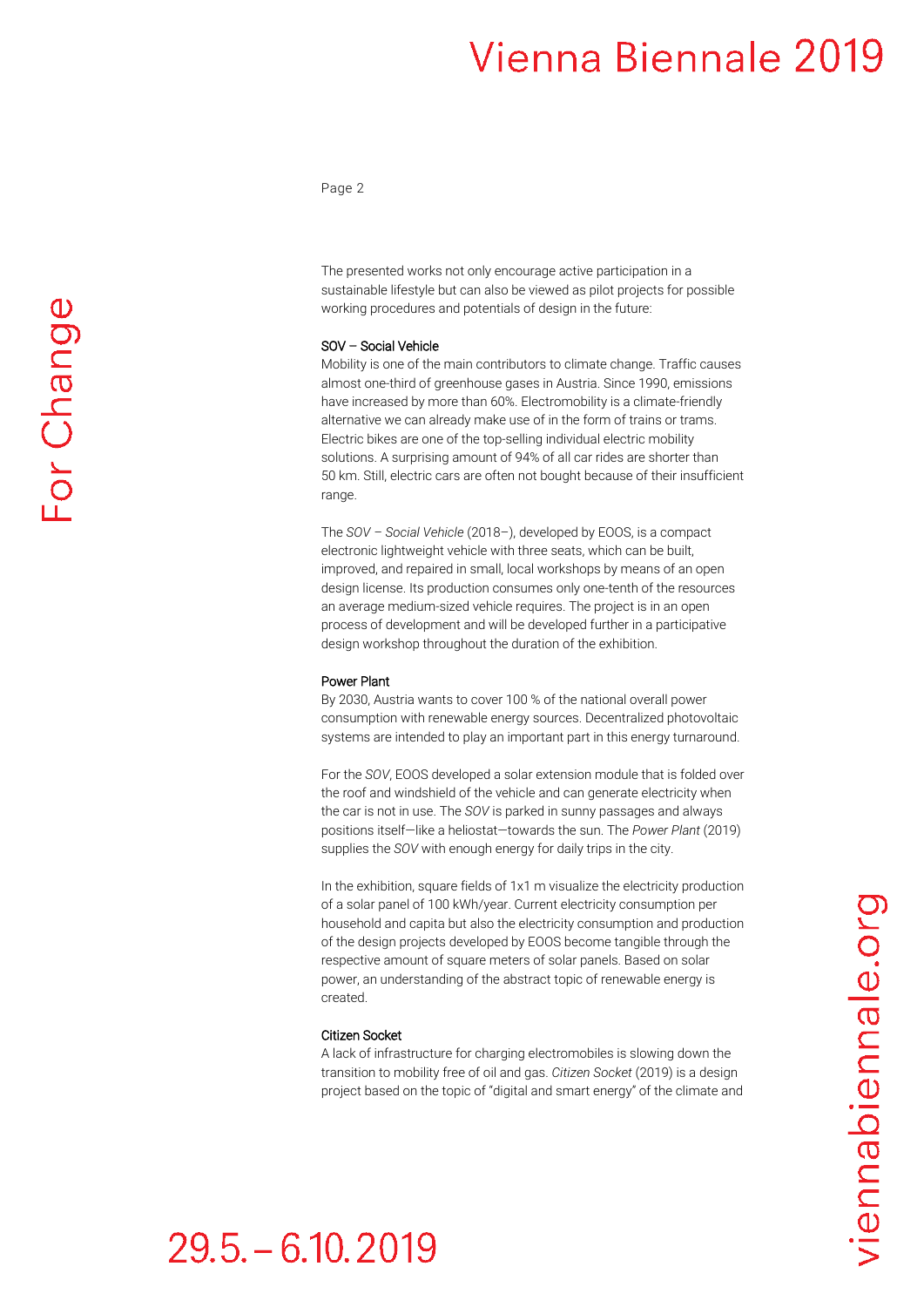Page 3

energy strategy #mission2030. Citizens organize the installation of temporary electricity charging stations in public spaces.

For the course of the VIENNA BIENNALE, a demonstrator in front of the MAK's main entrance invites everybody to test this idea hands-on—in a way, a living lab using the urban space. A high-voltage power cable leads from the MAK to a lamppost where a wallbox is installed, run by software integrating all other *Citizen Sockets.* Payments take place via the peer-topeer network.

### Greenfreeze 2

In 1991, an East German company, supported by the environmental organization Greenpeace, built ten prototypes of CFC- and HFC-free fridges. Dynamics arose that would lead to big producers not only changing their insulants but also using climate-friendly refrigerants.

Now, *Greenfreeze 2* (2019) introduces further ecological improvements: The refrigeration unit is modular and can simply be exchanged as a component or be replaced by newer technology. A changeover of the economy to renewable resources (bioeconomy) is demonstrated by the use of wood and sheep wool as construction elements for the corpus.

The version presented in *CLIMATE CHANGE!* consists of three elements: one for fresh food, one for semi-perishable food, and a box for drinks. The elements are each connected by a temperature lock. This makes it possible to disconnect elements that are not in use from the power supply to save energy. *Greenfreeze 2*, therefore, also adapts when living conditions change.

### Kitchen-Cow

The speculative design project *Kitchen-Cow* (2019) explores the possibilities of using food waste to again produce energy for cooking. The workbench consists of a funnel into which food waste but also hot cooking water are filled. By means of a crank, the food is reduced to small pieces and reaches a "glass stomach" via a kind of esophagus. The fermenter produces biogas from the organic waste. The biogas is then collected in a tank and reused for cooking.

### Lunar Lander

Already in the 1960s, the esthetics of space expeditions inspired the avant-garde in design, architecture, and fashion. The *Lunar Lander* (2018) by EOOS emphasizes that the use of natural resources is not a technological issue but rather a socio-political one.

*Lunar Lander* turns microbes in urine, collected in a urinal, into electricity. The transformative technology was developed by the Bristol Robotics Laboratory at the University of West England to self-sufficiently run bio-

# *iennabiennale.org*

# $29.5 - 6.10, 2019$